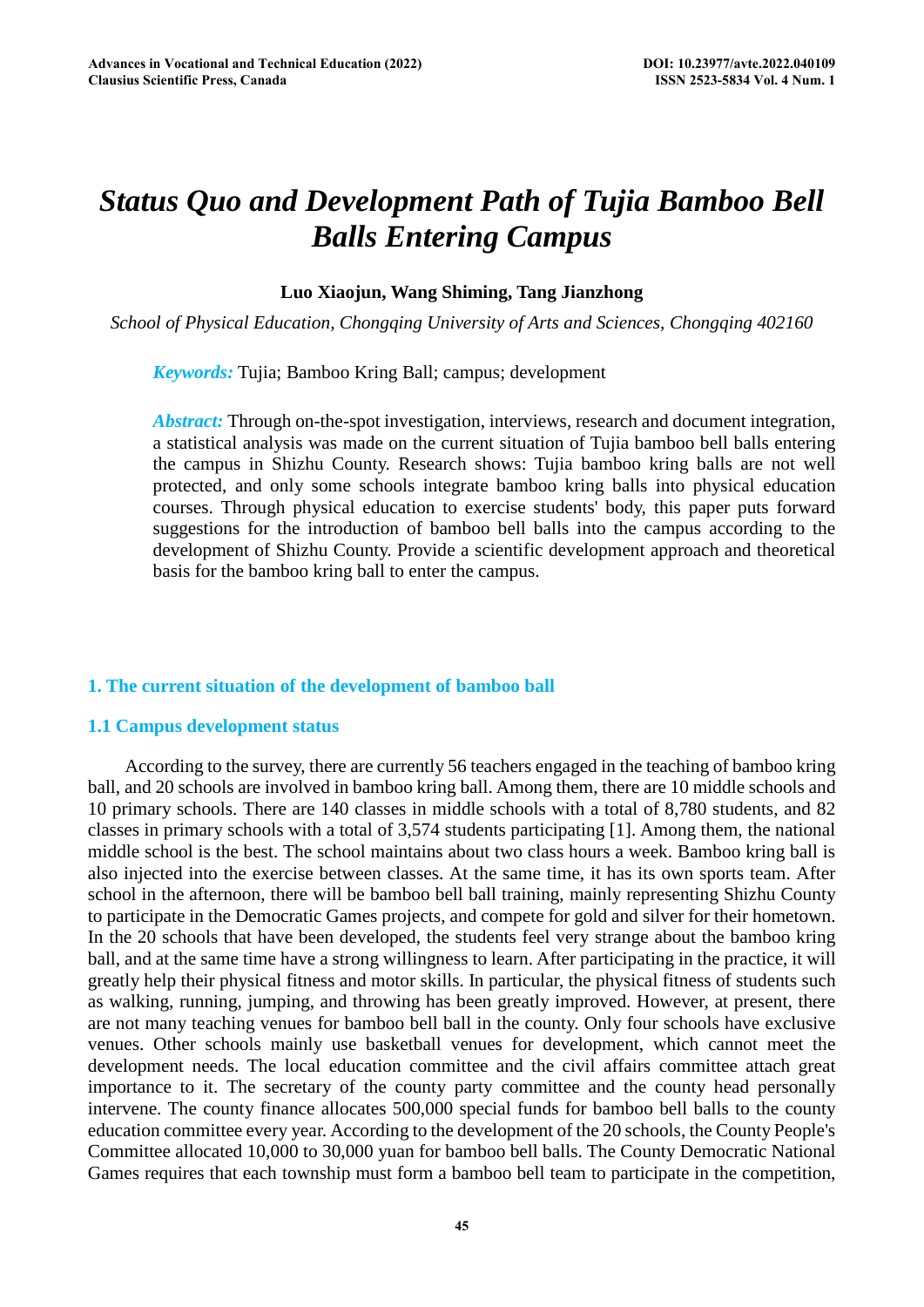and 20 county-level bamboo bell ball characteristic schools must form a team to participate in the competition. The principal and parents of the school are very supportive, and a good atmosphere has been formed in the county, and there is also a good inheritance.

## **1.2 Participation in Games**

From 2003 to 2019, the Tujia Bamboo Bell Ball Team of Shizhu County, Chongqing City participated in a total of 5 National Ethnic Minority Traditional Sports Games. Especially in September 2019, he participated in the 11th National Ethnic Minority Traditional Sports Games held in Zhengzhou. The Tujia Bamboo Bell Ball, composed by the Shizhu Bamboo Bell Team of the Chongqing Delegation, composed of teachers and students from Shizhu County National Middle School and Shizhu County Vocational Education Center, won the silver medal in the performance. Among them, Henan TV, Hunan TV, Chongqing TV and other TV stations paid great attention to him [2]. During the competition, the Shizhu Bamboo Bell Team of the Chongqing delegation was closely organized, united and cooperated, and all the coaches and athletes showed good sportsmanship and a good level of traditional national sports. It shows the fighting spirit of the Tujia people in Shizhu County, especially the bamboo kring ball has attracted the attention of various media. Henan TV, Hunan TV, Chongqing TV and other TV stations broadcasted the game process of Shizhu County Bamboo Kring Ball, which was recognized by the audience and gave them a brand new experience. Audiences unanimously rated him as a distinctive project of walking, running, jumping, throwing, artistry and confrontation. It not only retains the unique national characteristics of the Tujia people, but also has a unique look. It is a traditional national sports event worthy of publicity.

## **2. Analysis of the problems existing in the development process**

## **2.1 Insufficient teachers, some students are not interested**

The bamboo bell ball in Shizhu County National Middle School is mainly carried out by the training team. In order to prepare for various ethnic minority traditional sports games, the main influencing factor for other students to study this course is due to the influence of other sports activities such as regular basketball games, football games, etc. Students also lack the sports knowledge related to ethnic minorities, resulting in some students not being interested in traditional ethnic sports [3]. The reason why some students are not interested and unwilling to study this course is the pressure of admission. At present, in China's rural basic education, admission education is still the mainstream. Students' course examination pressure is very high, and some teachers of other subjects occupy physical education classes to reduce the time and opportunities for students to participate in sports. The factors that affect the development of bamboo kring ball in education and teaching of physical education teachers in Shizhu County National Middle School show that the limitation of education itself is the biggest factor. Among the primary physical education teachers in our country, the main content of physical education is examination-oriented education, which is not conducive to the development of bamboo kring ball. Shizhu County Nationalities Middle School only offers bamboo bell ball courses for the first year of junior high school and the first year of high school. It can be seen that the importance of physical education has been weakened due to the pressure of the middle school entrance examination and the college entrance examination. These educational situations are very common in rural physical education, and the new physical education curriculum reform should take this into account and formulate strategies that are truly suitable for physical education [4].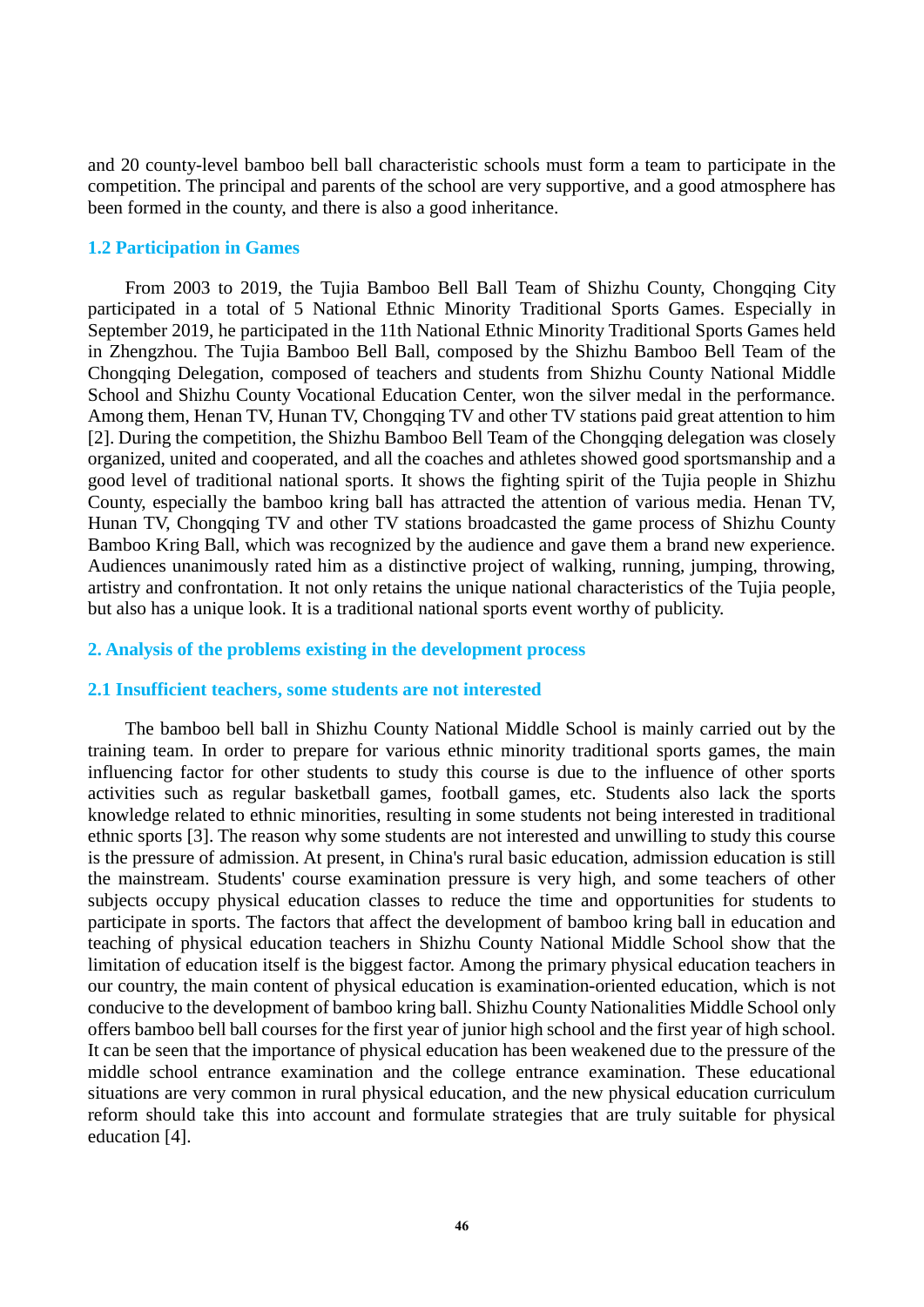## **2.2 Insufficient equipment and venues**

According to the survey, there are many problems in the development of Tujia Bamboo Kring Ball in Shizhu County, not only the above-mentioned shortage of teachers and uninterested students. And facilities are also an important issue [5]. Shizhu County is located on the border between Chongqing and Hubei, and many schools are in remote and impoverished areas. There is also an important factor, since the bamboo kring ball is different from other balls, it cannot be purchased directly. Because it belongs to a special Tujia special ball, it is difficult to obtain through purchase, and it is also an important reason for the lack of equipment. Equipment is an important guarantee for completing physical education classes and an important part of physical education. At the same time, there are not many exclusive venues for Bamboo Kring Ball in Shizhu County. Only four schools have them. There is a serious shortage of venues. Without enough venues for support, it is difficult for teachers to carry out professional teaching activities.

#### **2.3 The way of inheritance is backward**

The holding of various national games, the widespread development of urban and rural folk sports activities, and the development of economic benefits. On the surface, the Tujia Bamboo Bell Ball is heading for a broader road, but in fact, the Tujia Bamboo Bell Ball is worrying. As the rural youth go out, with the loss of population, the rural Tujia Bamboo Kring Ball is facing a huge inheritance crisis. Tujia Bamboo Kring Ball is a traditional sport, and its inheritance method is mainly passed on from the previous generation to the younger generation. However, in recent years, due to the rise of migrant workers, most of the young and middle-aged Tujia people have migrated to cities for work. Their mobility has changed the original rural population structure to a certain extent, destroyed the original rural inheritance model, and interrupted part of the process of Tujia Bamboo Kring Ball.

Inheritance of Tujia Bamboo Kring Ball, the traditional way is to evolve and develop Tujia Kring Ball through festivals, festivals, gatherings and other activities. This form meets people's cultural needs and has strong cultural entertainment. But from the perspective of inheritance, there is no systematic inheritance path and no modern cutting-edge technology. Therefore, it is difficult to generalize in theory. In addition, the cultural and entertainment methods of modern society are becoming more and more diversified, and ethnic festivals are gradually decreasing. It is difficult for Tujia bamboo bell balls to develop continuously.

#### **3. Recommendations**

#### **3.1 Cultivating the teaching staff of Bamboo Kring Ball**

Professional teachers are the core of education, and the level of teachers' ability determines the quality of courses. Through the research on the establishment of Tujia bamboo bell balls in primary and secondary schools in Shizhu area, it is found that the shortage of professional professors is an important problem. The results of the specific survey show that there are three types of people who educate primary and middle school students about the knowledge of bamboo bell ball. The first type is school physical education teachers. According to teaching needs, most physical education teachers have learned about bamboo bell ball related knowledge in a short period of time before education. The second is teachers of other subjects in the school. Many schools in remote areas do not have qualified physical education teachers, because many schools' physical education classes are completed by teachers from other subjects. Therefore, the bamboo bell ball class is also the same. The third is foreign teachers. These foreign teachers are mainly from the folk. Because they have the